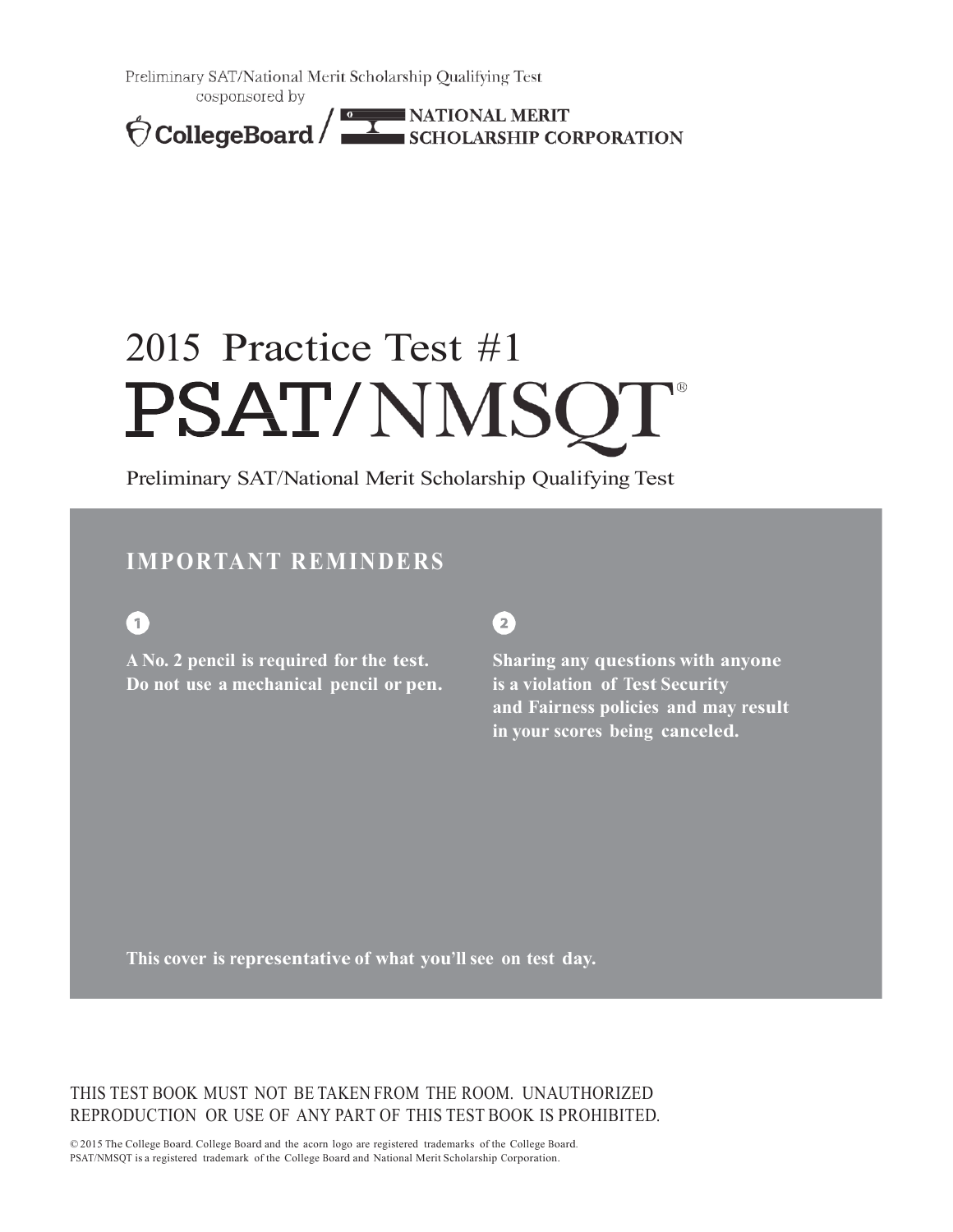#### **Questions 20-28 are based on the following passage and supplementary material.**

This passage is adapted from Tina Hesman Saey, "Lessons from the Torpid." ©2012 by Society for Science & the Public.

Understanding how hibernators, including ground squirrels, marmots and bears, survive their long winter's naps may one day offer solutions for

*Line* problems such as heart disease, osteoporosis and *5* muscular dystrophy.

Nearly everything about the way an animal's body works changes when it hibernates, and preparations start weeks or months in advance. The first order of business is to fatten up.

- *10* "Fat is where it's at for a hibernator," says Matthew Andrews, a molecular biologist at the University of Minnesota Duluth who studies 13-lined ground squirrels. "You bring your own lunch with you." Packing lunch is necessary because the animals
- *15* go on the world's strictest diet during the winter, surviving entirely off their white fat. "They have their last supper in October; they don't eat again until March," Andrews says.

Bigger fat stores mean a greater chance of *20* surviving until spring. "If they go in really chunky,

nice and roly-poly, that's going to be a good hibernator," he says.

Bears also watch their waistlines expand in the months before settling in for the season. The brown

*25* bears cardiologist Ole Fröbert studies pack on the pounds by chowing down on up to 40 kilograms of blueberries a day. Such gluttony among humans could have severe consequences: Obesity is associated with a greater risk of heart attack and *30* diabetes, among other ailments.

To see how fattening up affects Scandinavian brown bears, Fröbert and his colleagues ventured into the wilds of Sweden following signals given off by radio transmitters or GPS devices on

*35* tagged bears.

Bears can be dangerous close-up. Even hibernating bears can rouse to action quickly, so scientists tracking down bears in the winter use darts to tranquilize the animals from a distance. Scientists

*40* studying the bears in the summer tranquilize them from a helicopter.

Once a bear is under the tranquilizer'sinfluence (which takes about five minutes), the scientists have 60 minutes max to get the animal from its den, weigh

*45* and measure it, draw blood samples and do minor surgeries to collect fat and other tissues. The bear is returned to its den by minute 61.

Precious materials collected during this high-pressure encounter need to be analyzed within

- *50* 24 hours, so the researchers often test for levels of cholesterol or certain proteins in the blood while working in the snow or at a nearby research station. A pilot sometimes flies samples from field sitesto a lab in Denmark in order to meet the deadline,
- *55* Fröbert says. Samples such as bones and arteries that can't be collected from live bears come from bears killed by hunters during the legal hunting season. Recent analyses revealed that Scandinavian brown
- bears spend the summer with plasma cholesterol *60* levels considered high for humans; those values then increase substantially for hibernation, Fröbert and his colleagues reported. These "very, very fat" bears with high cholesterol also get zero exercise during hibernation. Lolling about in the den pinches off
- *65* blood vessels, contributing to sluggish circulation. "That cocktail would not be advisable in humans," Fröbert says. It's a recipe for hardened arteries, putting people at risk for heart attacks and strokes. Even healthy young adult humans can develop
- *70* fatty streaks in their arteries that make the blood vessels less flexible, but the bears don't build up such artery-hardening streaks. "Our bears, they had nothing," Fröbert says. It's not yet clear how the bears keep their arteries flexible, but Fröbert hopes to
- *75* find some protective molecule that could stave off hardened arteries in humans as well.



**1 1**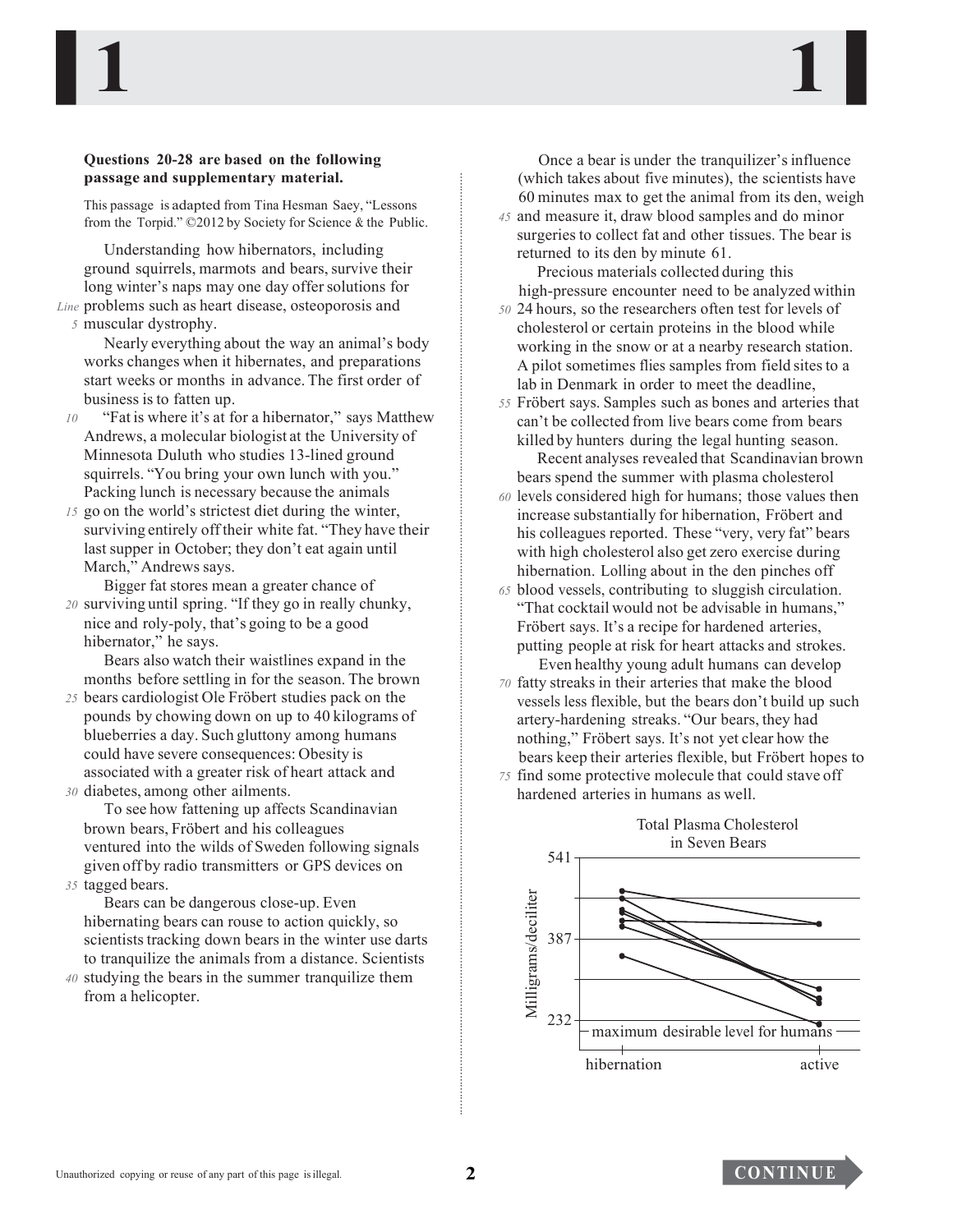The passage is written from the perspective of someone who is

- A) actively involved in conducting hibernator research.
- B) a participant in a recent debate in the field of cardiology.
- C) knowledgeable about advancesin hibernator research.
- D) an advocate for wildlife preservation.

#### 21

**EQUE ACCONSERING THE CONSERVATION CONSERVATION CONSERVATION CONSERVATION CONSERVATION CONSERVATION CONSERVATION CONSERVATION CONSERVATION CONSERVATION CONSERVATION CONSERVATION CONSERVATION CONSERVATION CONSERVATION CONS** It is reasonable to conclude that the main goal of the scientists conducting the research described in the passage is to

- A) learn how the hibernation patterns of bears and squirrels differ.
- B) determine the role that fat plays in hibernation.
- C) illustrate the important health benefits of exercise for humans.
- D) explore possible ways to prevent human diseases.

#### 22

Which choice provides the best evidence for the answer to the previous question?

- A) Lines 1-5 ("Understanding.. . dystrophy")
- B) Lines 10-13 ("Fat.. . squirrels")
- C) Lines 31-35 ("To.. . bears")
- D) Lines 42-46 ("Once.. . tissues")

### 23

What main effect do the quotations by Andrews in lines 10-18 have on the tone of the passage?

- A) They create a bleak tone, focusing on the difficulties hibernators face during the winter.
- B) They create a conversational tone, relating scientific information in everyday language.
- C) They create an ominous tone, foreshadowing the dire results of Andrews's research.
- D) They create an absurd tone, using images of animals acting as if they were human.

#### 24

As used in line 19, "stores" most nearly means

- A) preservatives.
- B) reserves.
- C) stacks.
- D) shelters.

#### 25

Based on the passage, what is Fröbert's hypothesis regarding why bears' arteries do not harden during hibernation?

- A) The bears' increased plasma cholesterol causes the arteries to be more flexible.
- B) Sluggish circulation pinches offthe blood vessels rather than hardening the arteries.
- C) Bears exercise in short, infrequent bursts during hibernation, which staves off hardened arteries.
- D) Bears possess a molecule that protects against hardened arteries.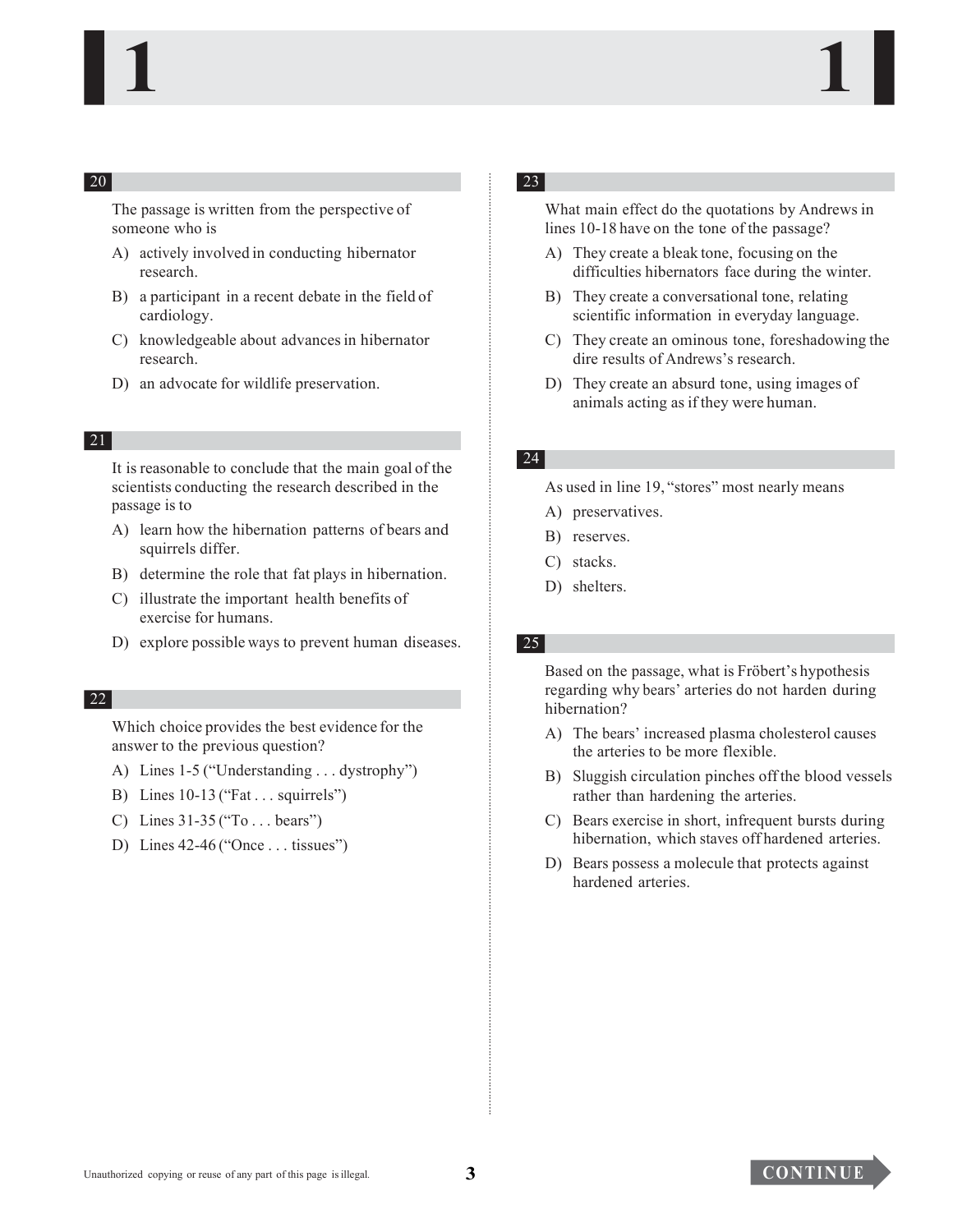Which choice provides the best evidence for the answer to the previous question?

- A) Lines 19-20 ("Bigger... spring")
- B) Lines 24-27 ("The brown.. . day")
- C) Lines 69-72 ("Even.. . streaks")
- D) Lines 73-76 ("It's.. . well")

#### 27

What information discussed in paragraph 10 (lines 58-68) is represented by the graph?

- A) The information in lines 58-62 ("Recent... reported")
- B) The information in lines 62-64 ("These ... hibernation")
- C) The information in lines 64-65 ("Lolling.. . circulation")
- D) The information in lines 67-68 ("It's... strokes")

### 28

Which statement about the effect of hibernation on the seven bears is best supported by the graph?

- A) Only one of the bears did not experience an appreciable change in its total plasma cholesterol level.
- B) Only one of the bears experienced a significant increase in its total plasma cholesterol level.
- C) All of the bears achieved the desirable plasma cholesterol level for humans.
- **ESI**<br>
Mikich shows the provides the best evidence of the **ESI**<br>
Mikich statement about the effect of failuration?<br>
A)  $\lambda$  i.e.  $\lambda$  i.e.  $\lambda$  i.e.  $\lambda$  i.e.  $\lambda$  i.e.  $\lambda$  i.e.  $\lambda$  i.e.  $\lambda$  i.e.  $\lambda$  i.e.  $\lambda$  i.e.  $\$ D) The bear with the lowest total plasma cholesterol level in its active state had the highest total plasma cholesterol level during hibernation.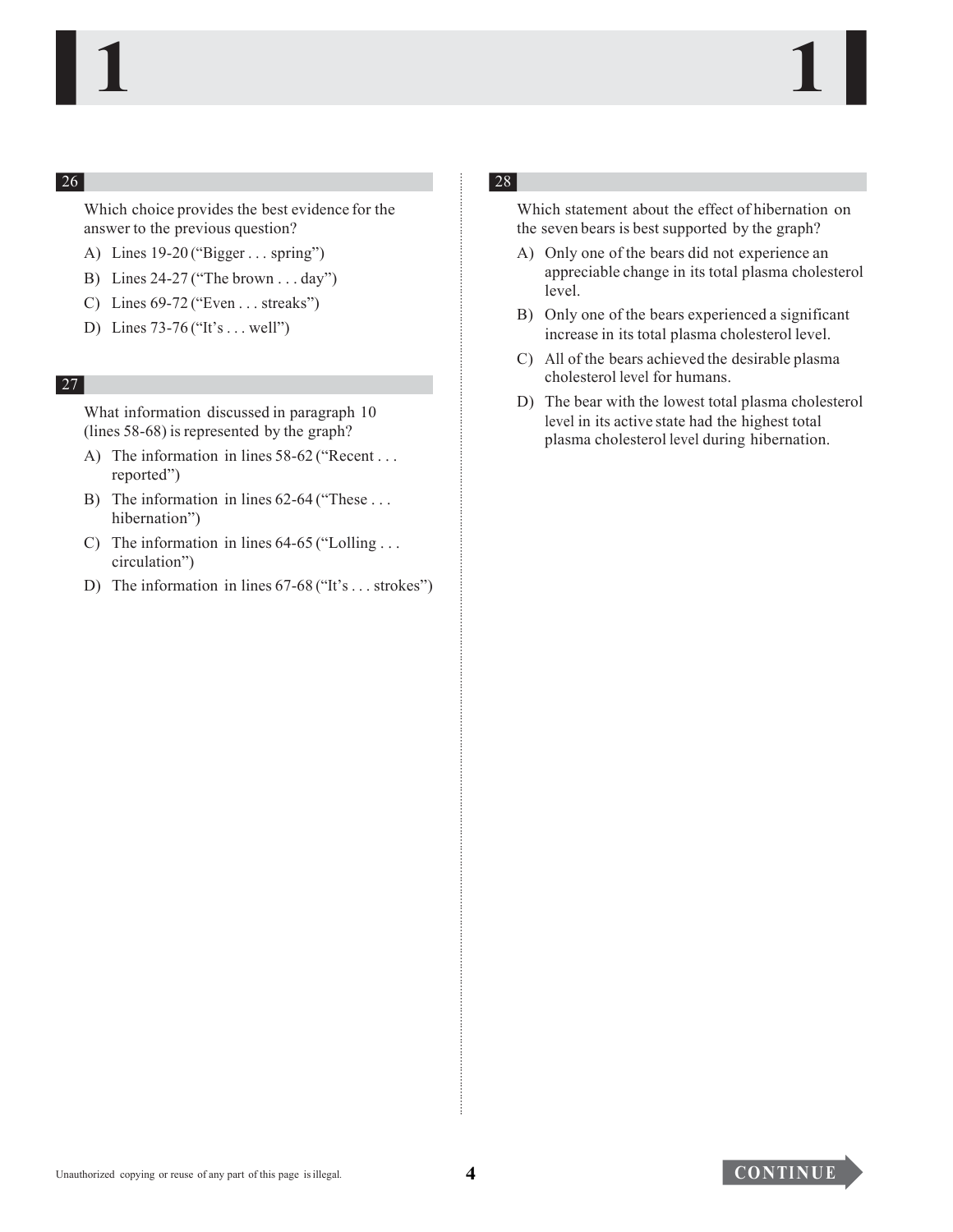**Questions 12-22 are based on the following passage and supplementary material.**

#### **Vanishing Honeybees: A Threat to Global Agriculture**

Honeybees play an important role in the agriculture industry by pollinating crops. An October 2006 study found that as much as one-third of global agriculture depends on animal pollination, including honeybee **12** pollination—to increase crop output. The importance of bees  $13$  highlights the potentially disastrous affects of an emerging, unexplained crisis: entire colonies of honeybees are dying off without warning.

supplementary material.<br>
Shaling Honeybees: A Thereat to Global Agriculture<br>
(1) politimation, the state of Global Agriculture<br>
(1) politimation.<br>
(1) politimation conservation of global galacelears<br>
(2) politimation cons **14** They know it as colony collapse disorder (CCD), this phenomenon will have a detrimental impact on global agriculture if its causes and solutions are not determined. Since the emergence of CCD around 2006, bee mortality rates have **15** exceeded 25 percent ofthe population eachwinter. There was one sign of hope: during the 2010–2012 winter seasons, bee mortality rates decreased slightly, and beekeepers speculated that the colonies would recover. Yet in the winter of 2012–2013, the **16** portion of the bee population lost fell nearly 10 percent in the United States, with a loss of 31 percent of the colonies that pollinate crops.

### 12

- A) NO CHANGE
- B) pollination: this is
- C) pollination,
- D) pollination;

#### 13

- A) NO CHANGE
- B) highlights the potentially disastrous effects
- C) highlight the potentially disastrous effects
- D) highlight the potentially disastrous affects

### 14

- A) NO CHANGE
- B) Known as colony
- C) It is known as colony
- D) Colony

#### 15

Which choice offers the most accurate interpretation of the data in the chart?

- A) NO CHANGE
- B) been above the acceptable range.
- C) not changed noticeably from year to year.
- D) greatly increased every year.

### 16

Which choice offers an accurate interpretation of the data in the chart?

- A) NO CHANGE
- B) portion of beeslost was double what it had been the previous year, rising to
- C) number of losses, which had fallen within the acceptable range the previous year, rose to
- D) portion of total colonies lost rose almost 10 percentage points, with a loss of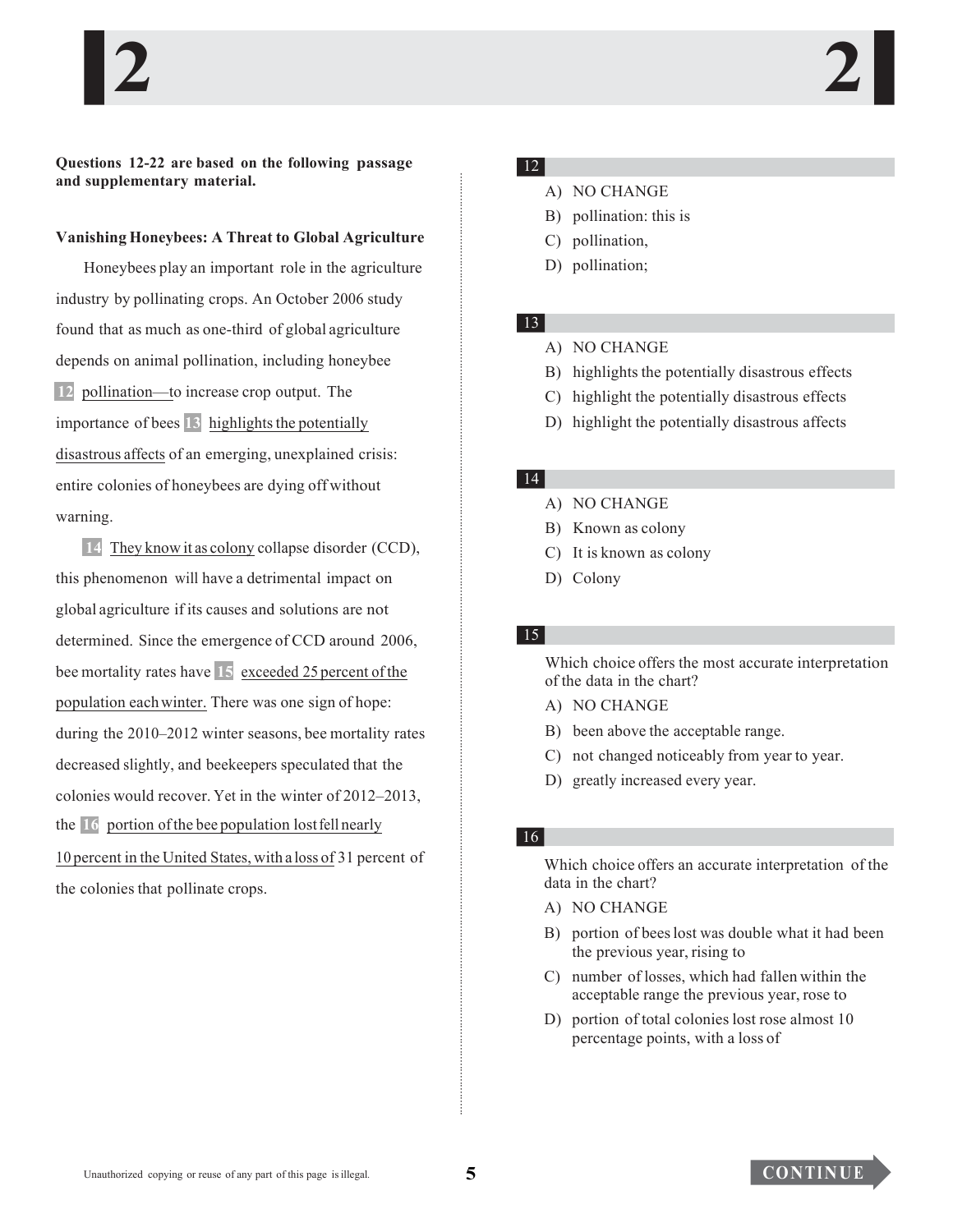

Winter seasons

Adapted from Dennis van Engelsdorp et al., "Preliminary Results: Honey Bee Colony Losses in the United States, Winter 2012-2013." ©2013 by the Bee Informed Partnership.

17 Studies have offered several possible reasons that bees are vanishing. One reason that is often cited is the use of pesticides called neonicotinoids, which are absorbed by plants and linger much longer than do topical pesticides. 18 Chemicals such as herbicides and fungicides may also play a role, contaminating the pollen that bees typically feed on and inhibiting healthy insect maturation.

### $17$

Which choice most smoothly and effectively introduces the writer's discussion of studies of CCD in this paragraph?

- A) NO CHANGE
- B) Bees are vanishing, and according to studies there are several possible reasons for this trend.
- C) Several possible reasons, offered by studies, may explain why bees are vanishing.
- D) DELETE the underlined sentence.

### $|18|$

At this point, the writer is considering adding the following sentence.

Prolonged exposure to neonicotinoids has been shown to increase bees' vulnerability to disease and parasitic mites.

Should the writer make this addition here?

- A) Yes, because it provides support for the claim made in the previous sentence.
- B) Yes, because it introduces a new idea that will become important later in the passage.
- C) No, because it would be better placed elsewhere in the passage.
- D) No, because it contradicts the main idea of the passage.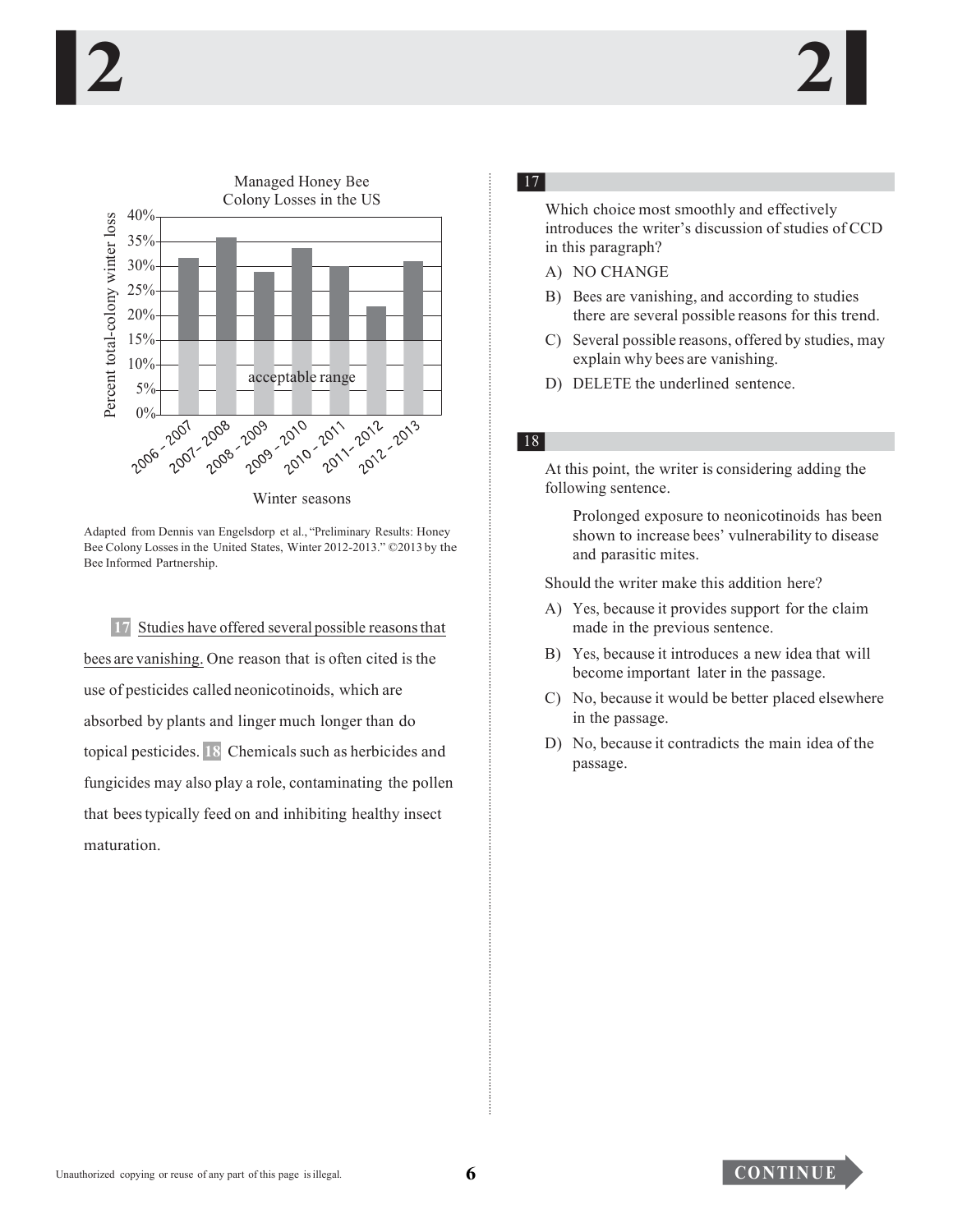Given the ratio that have phosical ratios are composited in the signal of the signal of the signal scheme of the signal scheme of the signal scheme of the signal scheme of the signal scheme of the signal scheme of the sig Given the role that honeybees play in agriculture, the impact of this loss of hives on fruit, vegetable, seed, and nut crops **19** is not to be scoffed at. A reduction in bee numbers leads to less pollination, which in turn leads to smaller harvests and higher food prices. Some farmers have resorted to renting hives from beekeepers to pollinate their **20** crops;when there is a shortage of bees this beingan expensive proposition. Other farmers have increased **21** they're dependence on costly hand-pollination by human workers. Furthermore, there may be sociological repercussions. Agroecologist Alexandra-Maria Klein has suggested that rising produce prices could lead to an increase in obesity as people turn to cheaper, less wholesome fare.

Though the precise causes of CCD are yet unclear, some commonsense measures may be taken. A decrease in the use of certain pesticides, herbicides, and fungicides, as well as greater attention to the nutrition, habitat, and genetic diversity of managed hives, could begin a shift in a favorable direction. **22**

#### 19

- A) NO CHANGE
- B) is a pretty big deal.
- C) can't be put on the back burner.
- D) cannot be ignored.

### 20

#### A) NO CHANGE

- B) crops, this is an expensive proposition when there is a shortage of bees.
- C) crops, an expensive proposition when there is a shortage of bees.
- D) crops; an expensive proposition when there is a shortage of bees.

#### 21

- A) NO CHANGE
- B) there
- C) their
- D) its

### 22

The writer wants a conclusion that addresses the future of efforts to combat CCD. Which choice results in the passage having the most appropriate concluding sentence?

- A) NO CHANGE
- B) Still, bee colonies have experienced such devastating losses that the consequences of the issue have been felt worldwide.
- C) Although CCD is a relatively new phenomenon, scientists have been studying other aspects of honeybees for over a century.
- D) Genetic variation in bee colonies generally improves bees' productivity, disease resistance, and ability to regulate body temperature.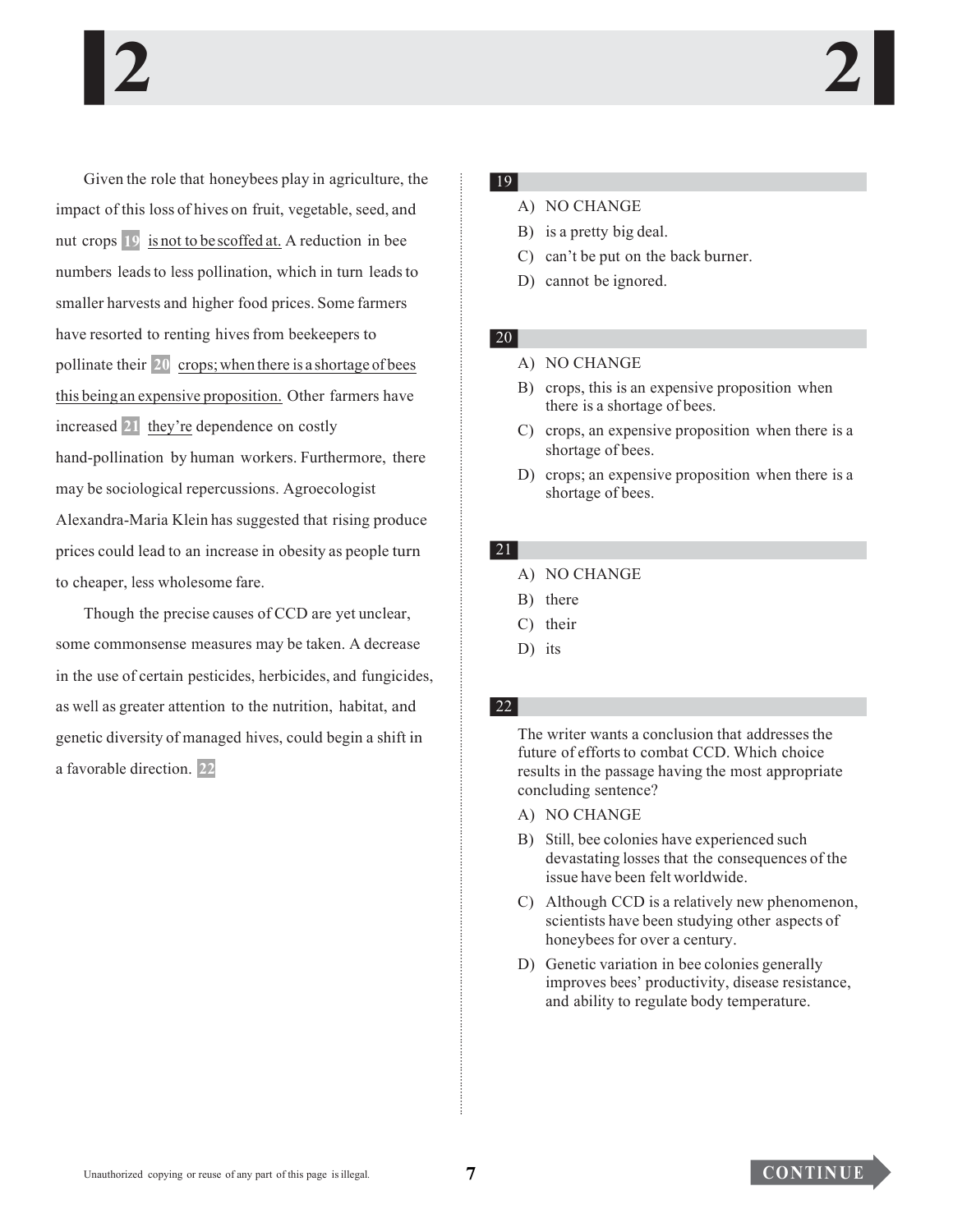

Note: Figure not drawn to scale.

Triangle *ABC* above is isosceles with *AB* = *AC* and  $BC = 48$ . The ratio of *DE* to *DF* is 5 : 7. What is the length of  $\overline{DC}$  ?

- A) 12
- B) 20
- C) 24 7
- 

5

In a certain game, a player can solve easy or hard puzzles. A player earns 30 points for solving an easy puzzle and 60 points for solving a hard puzzle. Tina solved a total of 50 puzzles playing this game, earning 1,950 points in all. How many hard puzzles did Tina solve?

- A) 10
- B) 15
- C) 25
- D) 35

If *r* and *s* are two solutions of the equation above and  $r > s$ , which of the following is the value of  $r - s$  ?



D) 28 To cut a lawn, Allan charges a fee of \$15 for his equipment and \$8.50 per hour spent cutting a lawn. Taylor charges a fee of \$12 for his equipment and \$9.25 per hour spent cutting a lawn. If *x* represents the number of hours spent cutting a lawn, what are all the values of *x* for which Taylor's total charge is greater than Allan's total charge?

- A)  $x > 4$ B)  $3 \le x \le 4$
- C)  $4 ≤ x ≤ 5$
- D) *x* < 3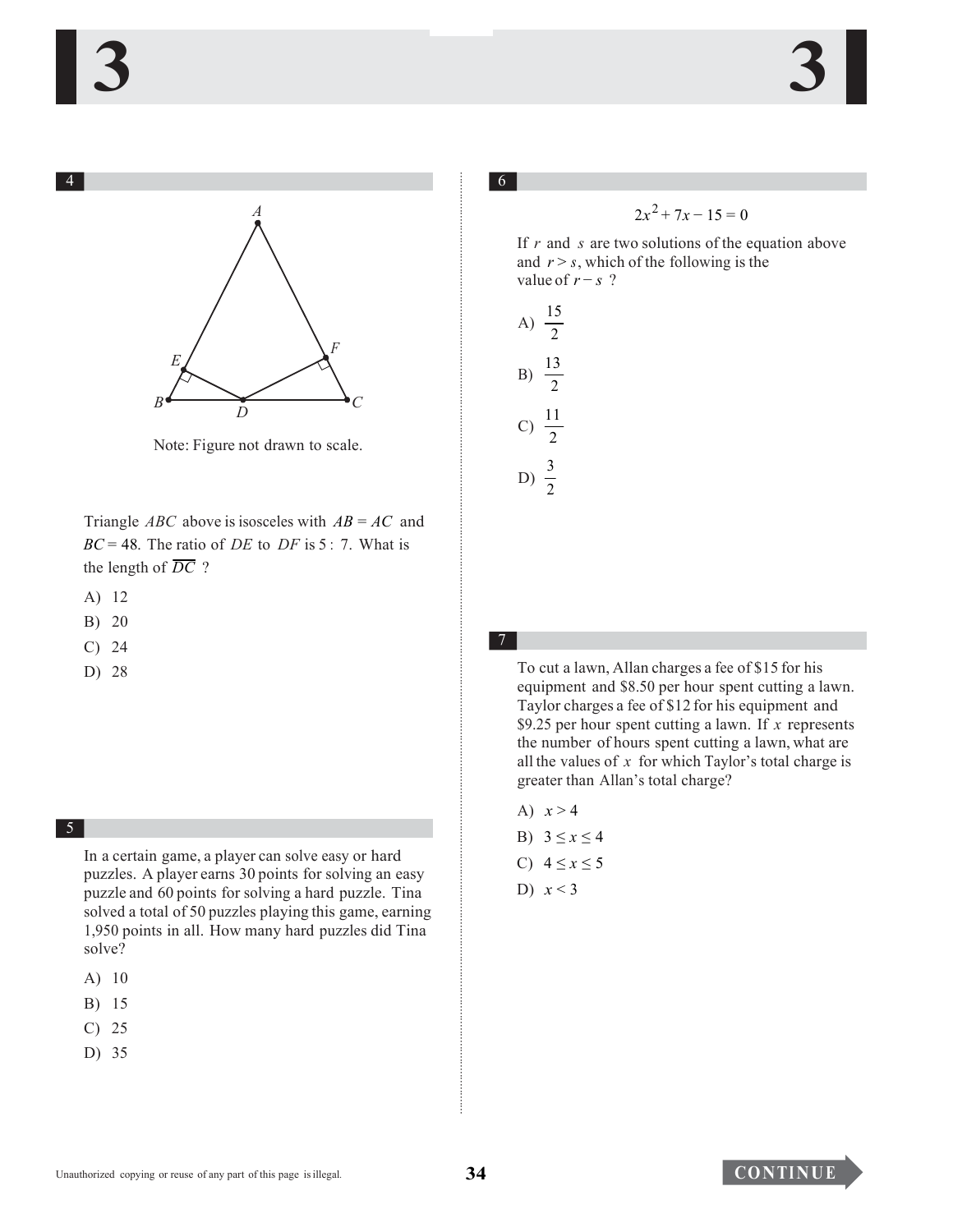#### *n* = 456 − 3*T*

The equation above is used to model the relationship between the number of cups, *n*, of hot chocolate sold per day in a coffee shop and the average daily temperature, *T*, in degrees Fahrenheit. According to the model, what is the meaning of the 3 in the equation?

- A) For every increase of 3°F, one more cup of hot chocolate will be sold.
- B) For every decrease of 3°F, one more cup of hot chocolate will be sold.
- C) For every increase of 1°F, three more cups of hot chocolate will be sold.
- D) For every decrease of 1°F, three more cups of hot chocolate will be sold.

#### 9

A truck enters a stretch of road that drops 4 meters in elevation for every 100 meters along the length of the road. The road is at 1,300 meters elevation where the truck entered, and the truck is traveling at 16 meters per second along the road. What is the elevation of the road, in meters, at the point where the truck passes *t* seconds after entering the road?

- A) 1,300 − 0.04*t*
- B) 1,300 − 0.64*t*
- C) 1,300 − 4*t*
- D) 1,300 − 16*t*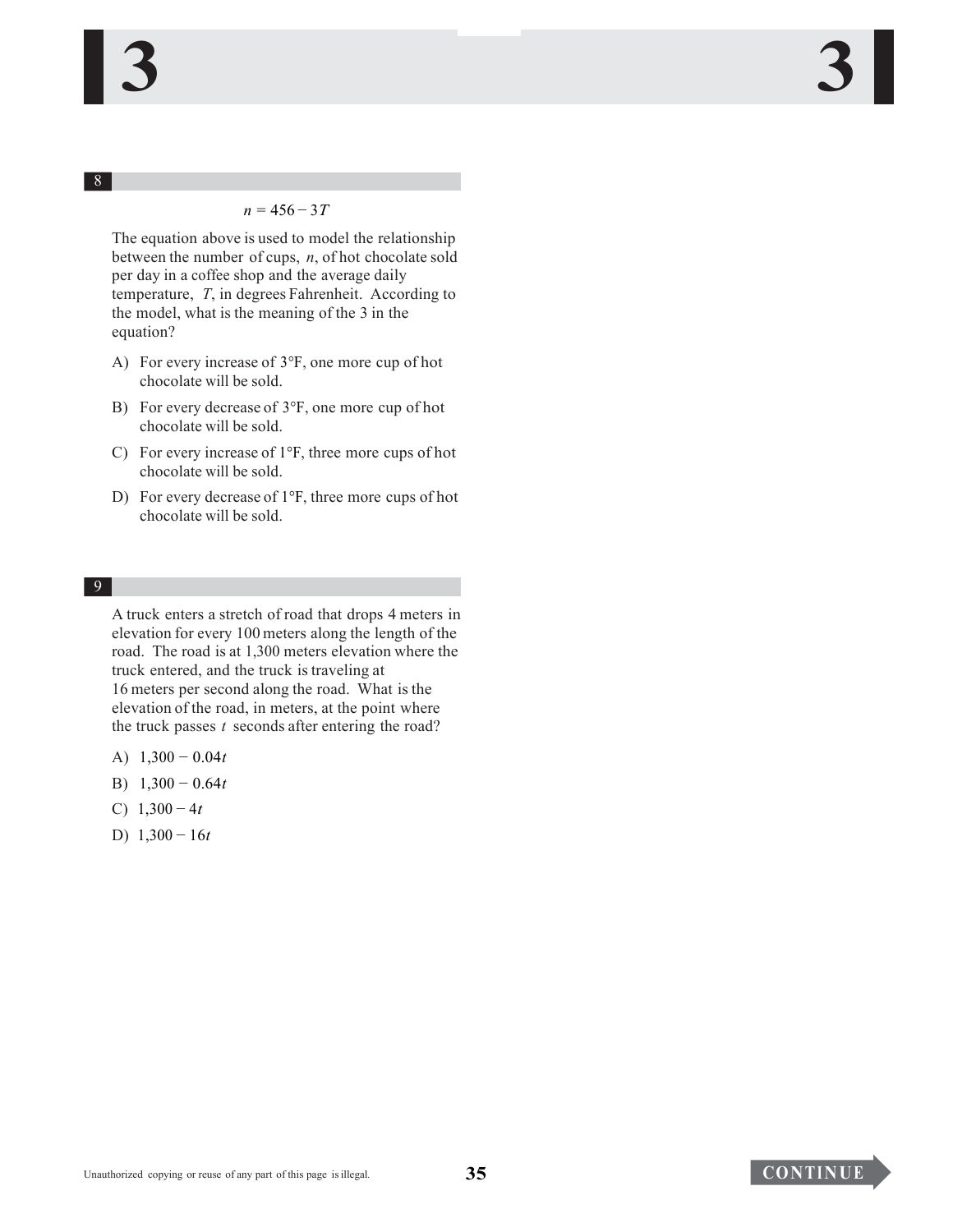For what value of *h* is  $24 = \frac{h}{10} - 6$  ?

15

What is the value of *a* if  $(2a+3) - (4a-8) = 7$ ?

16

If  $x$  is not equal to zero, what is the value

of 
$$
\frac{4(3x)^2}{(2x)^2}
$$
?

17

If  $x - 2$  is a factor of  $x^2 - bx + b$ , where *b* is a constant, what is the value of *b* ?

## **STOP**

For what value of h is  $24 = \frac{h}{10} - 6$  ?<br>
What is the value of a if  $(2a+3) - (4a-8) = 7$  ?<br>
What is the value of a if  $(2a+3) - (4a-8) = 7$  ?<br>
If you finish before time is called, you may<br>
Do not turn to any<br>
Do not turn to a **If you finish before time is called, you may check your work on this section only. Do not turn to any other section.**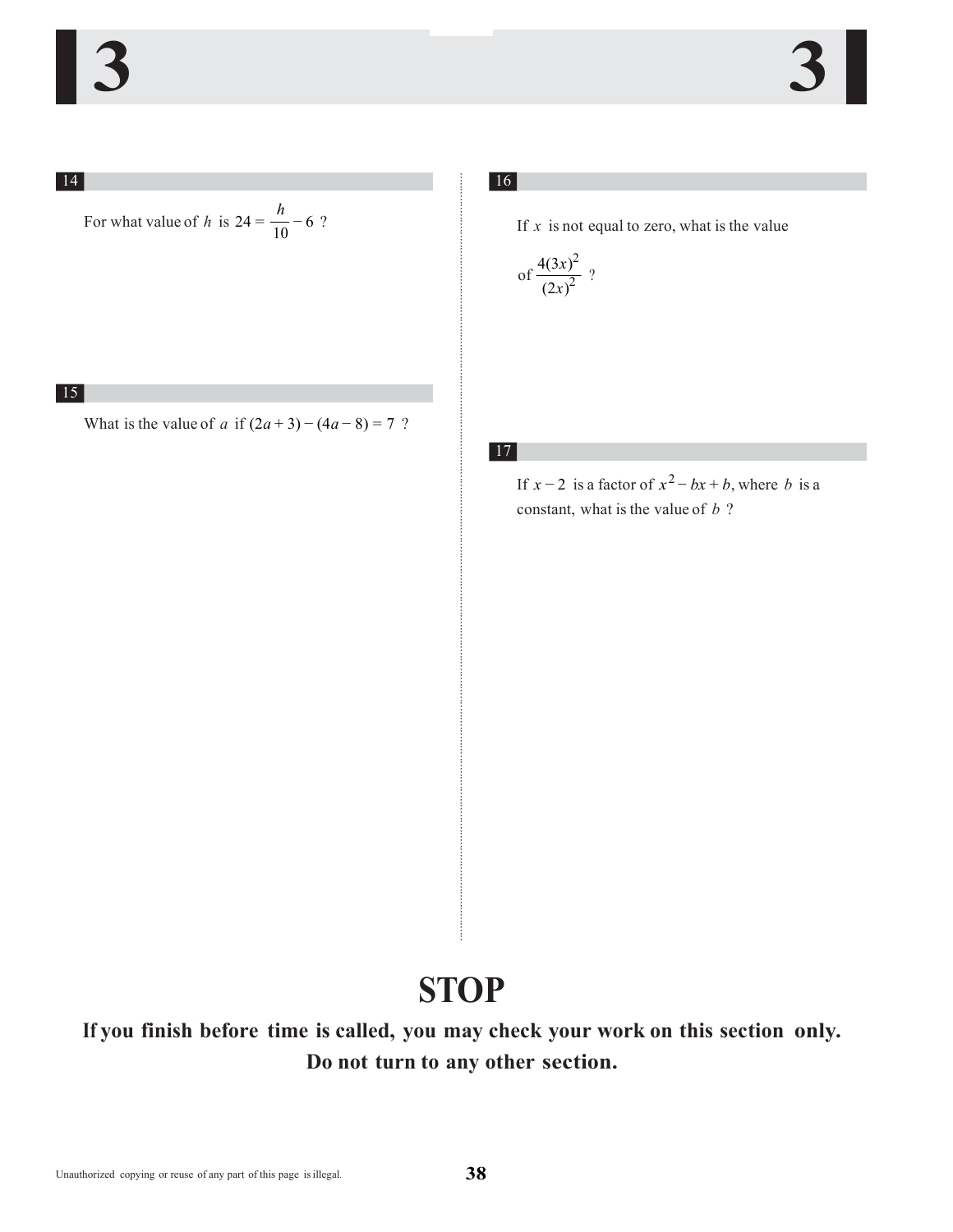

A rectangle has perimeter *P*, length A and width *w*. Which of the following represents A in terms of *P* and *w* ?

A) 
$$
A = P - w
$$

$$
B) A = \frac{2P - w}{2}
$$

C) 
$$
A = \frac{P - 2w}{2}
$$

D) 
$$
A = 2P - 2w
$$

#### 5

Which ordered pair  $(x, y)$  satisfies the system of equations shown below?

$$
2x - y = 6
$$
  

$$
x + 2y = -2
$$

- A) (−6, 2)
- B)  $(-2, 2)$
- C)  $(2, -2)$
- D) (4, 2)

### 6

A soda company is filling bottles of soda from a tank that contains 500 gallons of soda. At most, how many 20-ounce bottles can be filled from the tank?  $(1$  gallon = 128 ounces)

- A) 25
- B) 78
- C) 2,560
- D) 3,200

### 7

A contage has pointed or F, league is and width with the company is that is not a contage for the pointed or solution of the following represents  $\lambda$  in terms<br>  $\lambda \lambda = P - \theta$ <br>  $\lambda \lambda = P - \theta$ <br>  $\lambda \lambda = 1$ <br>  $\lambda \lambda = 1$ <br>  $\lambda \lambda = 1$ <br> A car traveled at an average speed of 80 miles per hour for 3 hours and consumed fuel at a rate of 34 miles per gallon. Approximately how many gallons of fuel did the car use for the entire 3-hour trip?

- A) 2
- B) 3
- C) 6
- D) 7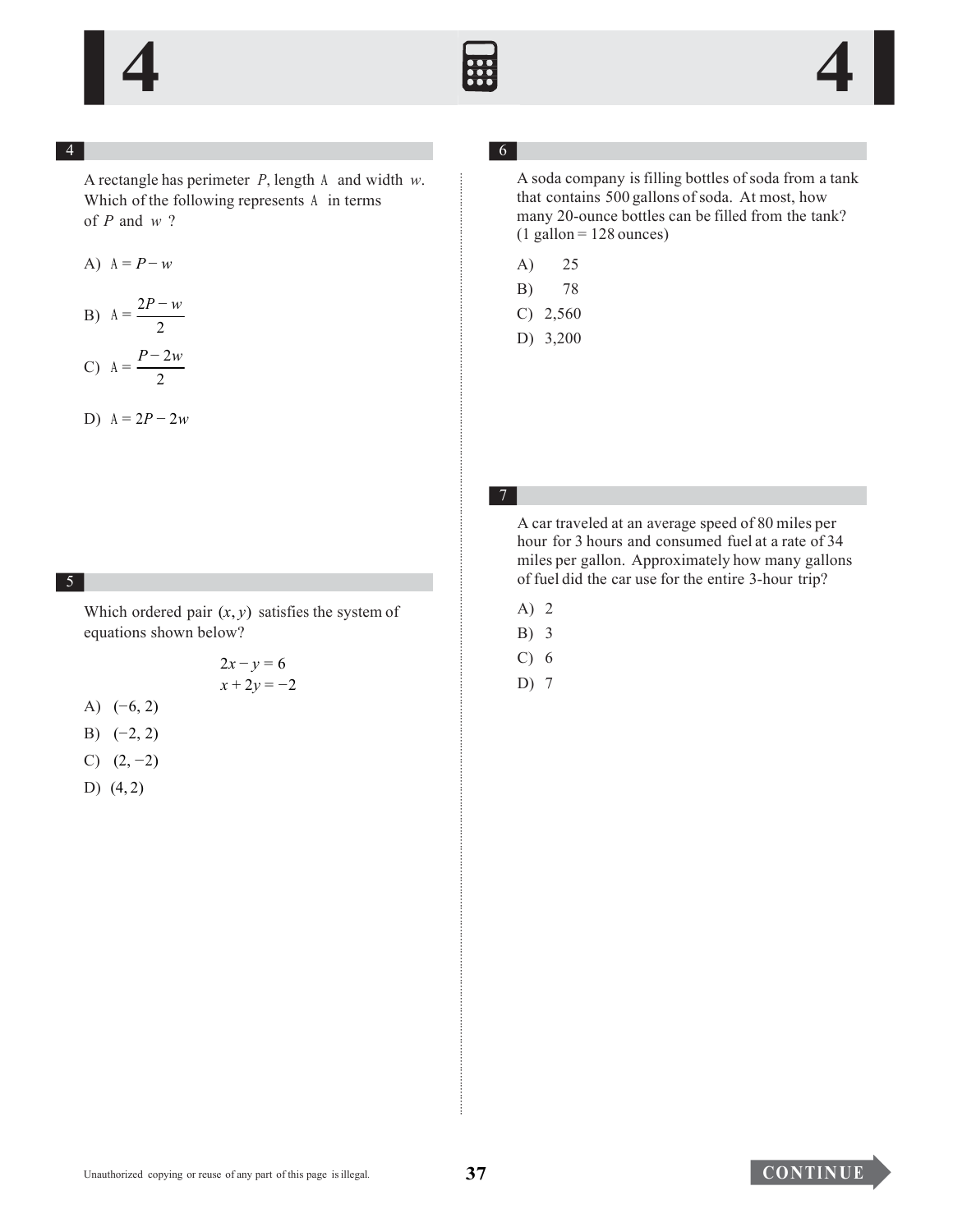

#### $8<sup>7</sup>$

What is the slope of the line in the xy-plane that passes through the points  $\left(-\frac{5}{2}, 1\right)$  and  $\left(-\frac{1}{2}, 4\right)$  ?

 $A) -1$ 

$$
B) -\frac{2}{3}
$$
  

$$
C) \qquad 1
$$

D)  $\frac{3}{2}$ 



The scatterplot above shows the widths and the heights of 12 types of rectangular envelopes. What is the width, in inches, of the envelope represented by the data point that is farthest from the line of best fit (not shown)?

- $\overline{2}$ A)
- $\sqrt{5}$ B)
- $7\phantom{.0}$  $\mathcal{C}$
- $D)$  12